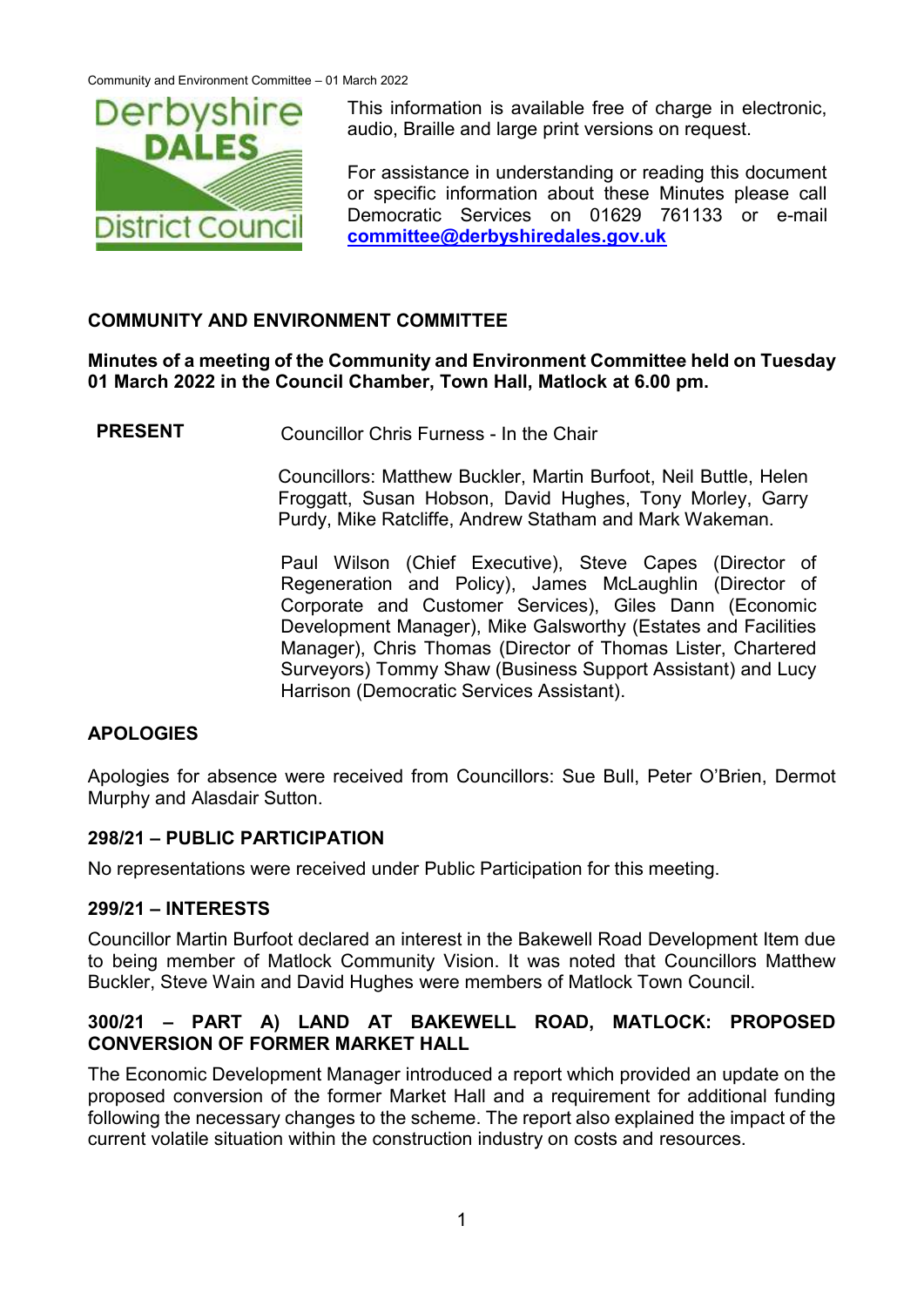Community and Environment Committee – 01 March 2022

The District Council owns the freehold interest in land at Bakewell Road, Matlock and occupies the former Market Hall building and covered bus bay area by way of a 99 year under-lease. This property is located in a prominent position at the entrance to the town centre from the west and the proposed scheme provided the opportunity to create significant improvements, including a return retail frontage to a key property, and a significantly enhanced gateway to the retail centre.

The report summarised the main changes to the scheme and presented recommendations on the way forward for the proposed conversion of the former market hall which enabled provision of a new indoor leisure attraction; a two screen cinema and the enclosure of part of the adjacent covered bus bay area to provide an ancillary commercial use of a food and beverage/retail unit. The Updated Business Case was included within the Part B) exempt report. The scheme had previously been considered by Council on 25<sup>th</sup> November 2020.

Since Council approval had been granted, Derbyshire County Council had proposed alternative bus infrastructure provision which was also approved. Provision had been made within the County Council's capital programme to enable implementation of a new footway and bus shelters along the north-west elevation of the building and enhanced layby provision on Bakewell Road. It was noted in the report that existing bus and taxi services would continue to operate from this town centre location during construction works and following conversion of the building.

Councillor Martin Burfoot moved recommendations 1, 2, 3, 4, 5 and 7 (numbered 6 below) as set out in the report. This was seconded by Councillor Garry Purdy and

| <b>RESOLVED</b><br>(unanimously) | 1. That progress and challenges in moving the scheme forward<br>since original Council approval be noted.                                                       |
|----------------------------------|-----------------------------------------------------------------------------------------------------------------------------------------------------------------|
|                                  | 2. That approval of detailed planning consent for the scheme on<br>8 February 2022 be noted.                                                                    |
|                                  | 3. That inclusion of new bus infrastructure funding provision<br>within Derbyshire County Council's Capital Programme for<br>2022/23 be noted.                  |
|                                  | 4. That the substantial increase in estimated scheme costs<br>since the original Council approval be noted.                                                     |
|                                  | 5. That the proposal from the proposed cinema operator for an<br>increased capital contribution to the scheme and to increase<br>annual rent be noted.          |
|                                  | 6. That a report is brought back to Committee for consideration<br>should formal tendered costs for the shell construction works<br>exceed the proposed budget. |

The Chairman declared the motion CARRIED.

### **301/21 – EXCLUSION OF THE PUBLIC AND PRESS**

It was moved by Councillor Chris Furness, seconded by Councillor Mark Wakeman and